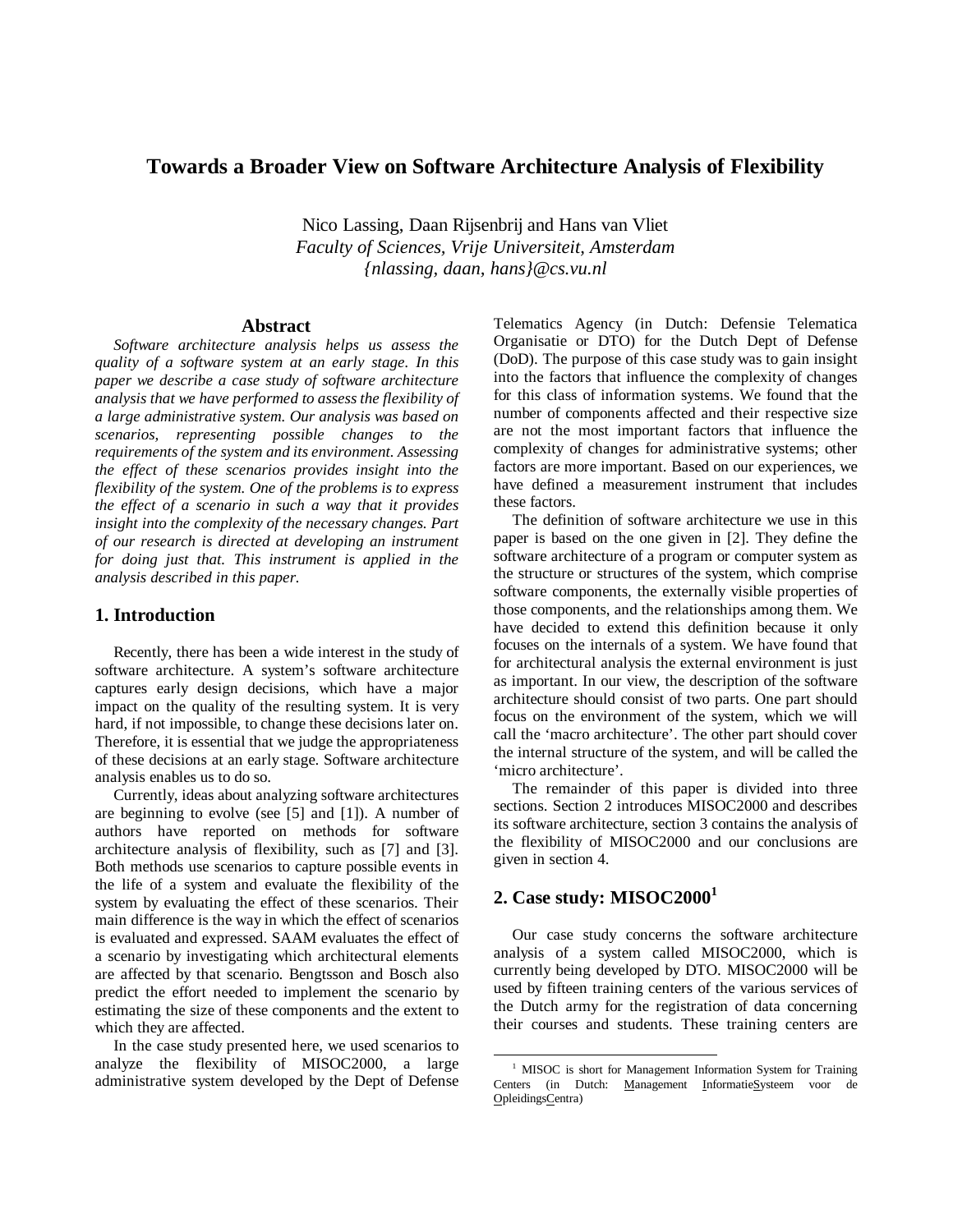separate organizational units, responsible for their own operating results. They are located throughout the Netherlands and part of Germany and each of them belongs to exactly one branch of military service. The MISOC2000 project is funded by their coordinating department and DTO is the main contractor.

This section describes the software architecture of the MISOC2000 system. It is divided into two parts. The first part, presented in section 2.1, covers the macro architecture of MISOC2000, i.e. the position of MISOC2000 in its environment. The second part, presented in section 2.2, covers MISOC2000's micro architecture, i.e. its internal structure.

#### **2.1. The macro architecture of MISOC2000**

MISOC2000 will not be an isolated system, because it has to be integrated with other systems that are already used by the training centers. The macro architecture describes these systems and their relationships to MISOC2000. By making a distinction between systems that are owned by the training centers and those that are owned by others, we can distinguish changes that can be made autonomously by the training centers from changes for which coordination with other organizational units is necessary.

We will start our description of the macro architecture by focusing on the systems of a single training center. This description applies to all training centers, because all of them use the same set of systems. Each training center has a number of systems with which MISOC2000 has to be integrated. The relationships between MISOC2000 and other systems can take various forms. Similar to [6] we have identified three types of relationships, which are in order of increasing integration: (1) data exchange through file transfer, (2) access to persistent data and (3) call relationship. However, more integration between systems leads to stronger dependencies between systems and stronger dependencies between systems make it harder to change one of these systems. In the first situation, the dependency between systems is limited to the structure of the files they exchange. In the second situation, the dependency between systems consists of the structure of the persistent storage. In the third situation, the dependency between the systems is extended to the application logic. So, the degree of dependency between systems determines their mutual flexibility.

In Figure 1, the systems of a single training center are shown, as well as the type of relationship they have to MISOC2000. We will now briefly describe the various systems mentioned in this figure. The course development system (GOOS) is used for developing new courses. To do so, it uses information from MISOC2000, such as the number of registrations for a course and the availability of locations. After new courses have been developed with



GOOS, they are imported into MISOC2000. From then on it is possible to register students for these courses. The data exchanges between MISOC2000 and GOOS consist of files being imported and exported. This means that MISOC2000 and GOOS can be adapted independent of each other, as long as the structure of the files they exchange is unaffected.

The next system is the financial planning system (KIO), which is used for calculation of the costs. KIO feeds MISOC2000 with information concerning cost centers and retrieves information from MISOC2000 concerning the organization, instructors, locations, and resources. These data exchanges take the form of file transfers. So, like GOOS, KIO is rather independent of MISOC2000.

The management reporting system (MARS) is a management information system that is used for generating various management reports. This system is implemented using a COTS report tool. This tool directly accesses the MISOC2000 database to retrieve information. As a result, MARS is independent of the implementation of MISOC2000 and it will be unaffected by changes to MISOC2000 that do not affect its database.

The systems we have mentioned so far are all owned and maintained by the training centers, or their coordinating department. The two remaining systems in Figure 1, the P-module and the O-module, are owned and maintained by a central department. In the evaluation in section 3 we will assess how this notion of ownership affects the flexibility of these systems.

The P-module is a part of the human resource (HR) information system. The HR system stores information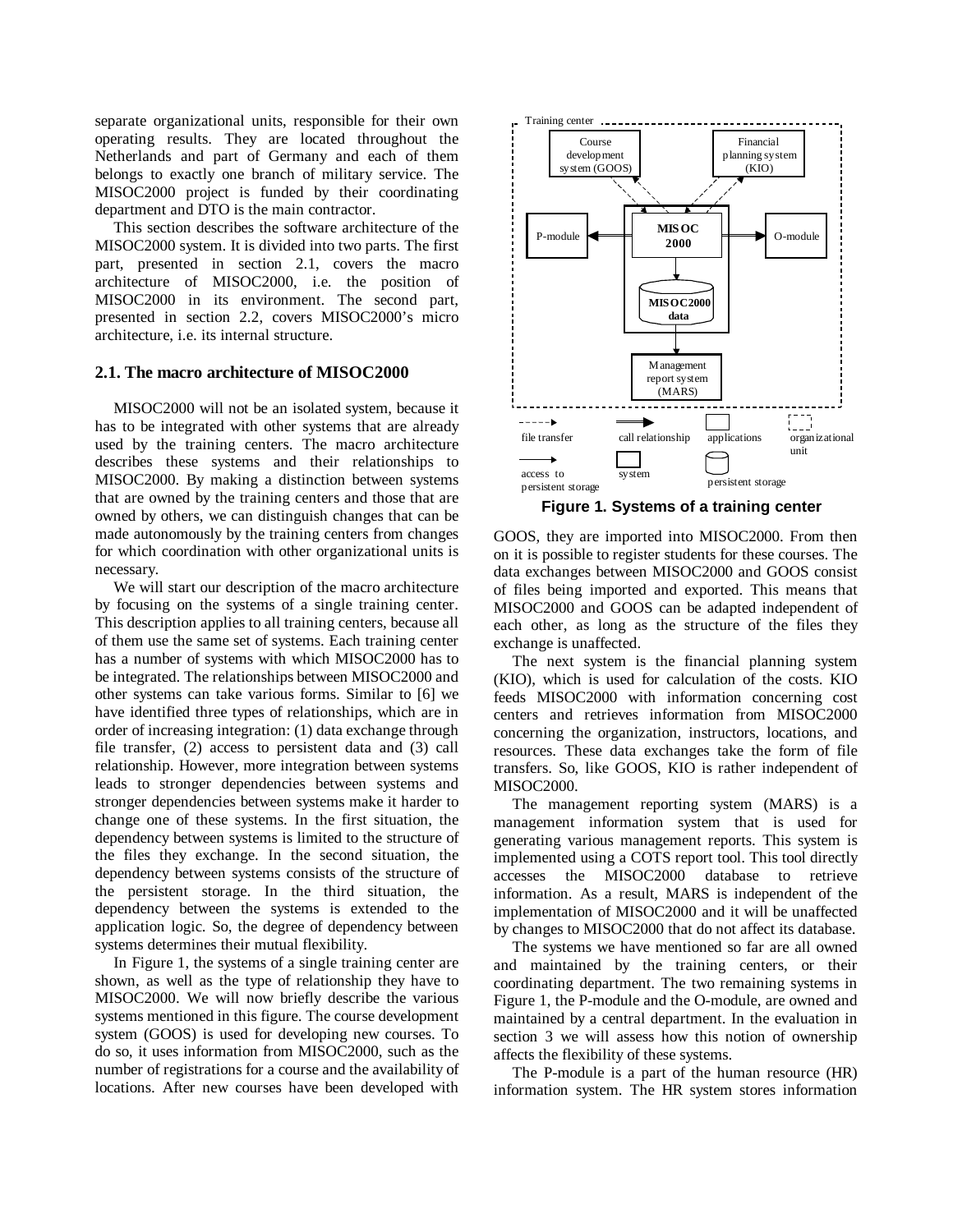about employees, such as name, rank and qualifications. This information is maintained both at the central level for the whole DoD, and at the local level for each unit. At the local level, each unit uses an instance of the P-module for managing the information of the employees of that unit. Periodically, the central system feeds the P-module of each unit with information concerning the employees of that unit using file transfer. These downloads are oneway only, so global updates to the human resource information are only possible at the central HR system. However, the P-module does provide facilities for performing updates, but these changes are not carried through to other units. This enables units to register temporary staff.

In fact, the P-module plays two different roles, namely as a stand-alone system for managing personnel information and as a 'service' for other systems to access personnel information. MISOC2000 uses the P-module in the latter role, mostly to retrieve information about instructors. When MISOC2000 invokes the P-module, one of the applications of the P-module is started on the user's workstation and control is transferred to that application. After the user has performed the necessary actions, the application is closed and control is returned to MISOC2000. Other systems use the P-module in similar ways. The main drawback of this approach is that it results in strong dependencies between the P-module and these other systems. In section 3 we will touch on the consequences of these dependencies.

We will be brief on the O-module and its central part, because their structure is similar to the P-module and the central HR system. The function of the O-module is to provide access to information concerning the organization and its resources. Just like the human resource information, this information is stored at both the central and the local level and the central mainframe performs periodical downloads to local instances of the O-module.

So far, we have discussed the relationships of MISOC2000 with systems within a training center. However, MISOC2000 is also related to one system outside the training centers, namely PICO (Planning and Development System for Courses and Training). PICO gathers the course information of all training centers and enables their customers, i.e. all organizational units, to enroll employees for these courses. Like MISOC2000, PICO is owned by the coordinating organization of the training centers. The structure of PICO and its relationship with MISOC2000 is shown in Figure 2.

Several flows of information can be distinguished in this figure, all of which are file transfers. The information concerning the courses is transferred from the training centers to a central server, the PICO server. The customers of the training centers use a local system, 'PICO customer', to retrieve this information and enroll their employees for these courses. Finally, these



enrollments are transferred from the PICO server to MISOC2000 at the appropriate training center.

A number of the systems we have mentioned so far are used at different locations. To make sure that these systems operate correctly in the technical environment at each location, the DoD has defined the LAN2000 standard. This standard sets the configuration of both client and server machines, e.g. the hardware, the operating system and the database management system. Creating a uniform technical environment removes the need to develop multiple versions of a system to run at different locations, simplifying configuration management. In the analysis in section 3 we touch on the drawbacks of this type of standardization.

## **2.2. The micro architecture of MISOC2000**

MISOC2000 is created with COOL:Gen, an enterprise CASE tool developed by Sterling Software. This tool uses models and code diagrams to specify the behavior of a system, independent of its target technical environment. Based on these models and code diagrams, COOL:Gen can generate the source code and the database schemes of a system for a number of technical environments (compiler, operating system, transaction-processing monitor and database management system). After that, this source code is compiled to create executables for the target environment. Finally, these executables are installed in their target environment, along with a set of run-time files specific for that environment. These runtime files are used by all COOL:Gen generated systems for things like communication and screen-handling.

In COOL:Gen the whole system is stored in one model, but this model consists of seven submodels. The choice of subsystems is driven by the processes of the training centers: each subsystem supports a specific group of users. The following subsystems are recognized:

1. **Product**: formulating course catalogs and production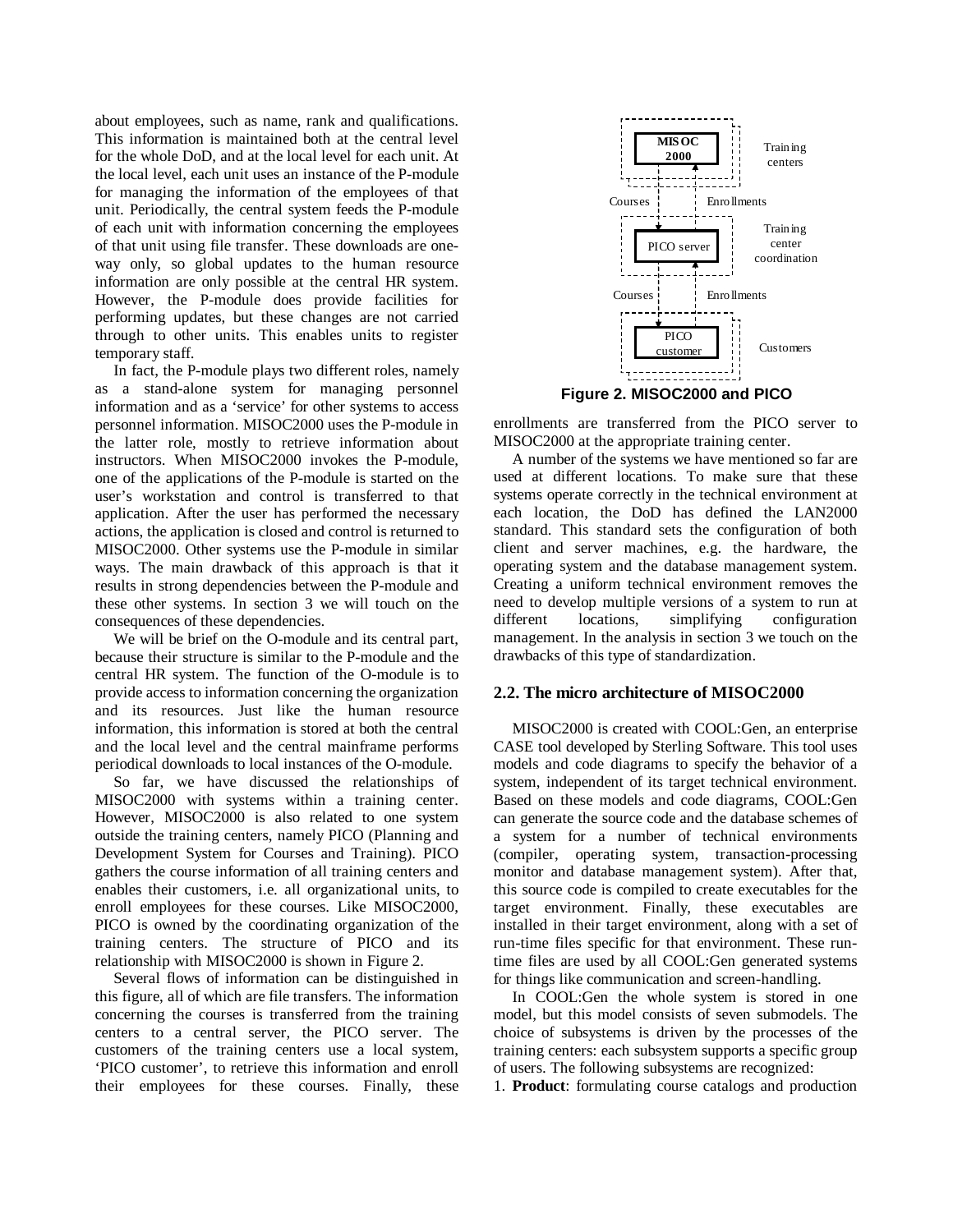plans for a training center

- 2. **Sales**: distribution of course catalogs and recording agreements with customers
- 3. **Student**: registration of student information
- 4. **Programming**: creating short-term schedules
- 5. **Logistics**: management of the availability of locations and items
- 6. **Economics**: exporting cost information to KIO and importing information about cost centers from KIO
- 7. **Personnel**: an extension of the P-module to record personnel information specific for training centers

These subsystems communicate through a shared database. Figure 3 shows the subsystems, the information they share and their communication with the systems in the environment.



**Figure 3. The subsystems of MISOC2000** 

There is also an eighth subsystem, called 'General'. Although its name suggests otherwise, this subsystem is not aimed at supporting a specific group of users. Instead, it is used for administrative purposes, like maintenance of authorization and configuration data. Information recorded by this subsystem is used by all other subsystems. It was omitted to enhance readability.

Orthogonal to this division in subsystems, MISOC2000 is also divided into three layers. The first layer consists of a number of client executables, which are installed on the users' workstations. The second layer consists of a number of server executables, which are installed on an application server. The third layer consists of the database tables that are placed on the database management server. This layering spreads the required processing over a number of machines.

A similar approach is used for other DoD systems that were created with COOL:Gen, such as the P-module and the O-module. Many people within the DoD use several of these systems. As a result, many users' workstations contain the client executables of a number of systems, which have to share the set of COOL:Gen run-time files.

MISOC2000 is protected from unauthorized use by an authorization mechanism. The authorization strategy that is employed is function-oriented, i.e. groups of users are authorized to perform certain sets of functions. The authorization mechanism consists of a number of elements. The first element is the maintenance of the authorization data. As mentioned before, this function is performed by the subsystem 'General'. The second element is the storage of authorization data. This function is performed by the MISOC2000 database server, which has a separate database for authorization data. The next element is the authentication client that logs users in to and out of MISOC2000. It consists of a small application created with COOL:Gen that is installed on each user's workstation, which registers a user with the database. This authentication client is also used for other systems created with COOL:Gen. The final element of the authorization mechanism is the authorization of functions. To do so, each function checks the authorization database to see whether the current user is authorized to perform that function. Figure 4 shows the relationships between the various elements.



**Figure 4. The elements of authorization** 

Although COOL:Gen is aimed to provide platform independence, it does support the use of OCX-controls<sup>2</sup>, which are only usable in a limited number of technical environments. In MISOC2000, the subsystem 'Programming' contains such an OCX-control for showing a timetable. The decision to use this component was driven by the fact that it was available from an external supplier and using it saves a lot of time during development. As a consequence, the advantages of COOL:Gen with respect to portability are not fully exploited. An additional drawback is that the component is owned by an external supplier, which means that the DoD is dependent on this supplier for this component.

 $\frac{1}{2}$  $2$  An OCX-control is software component that is specific for the Microsoft Windows environment.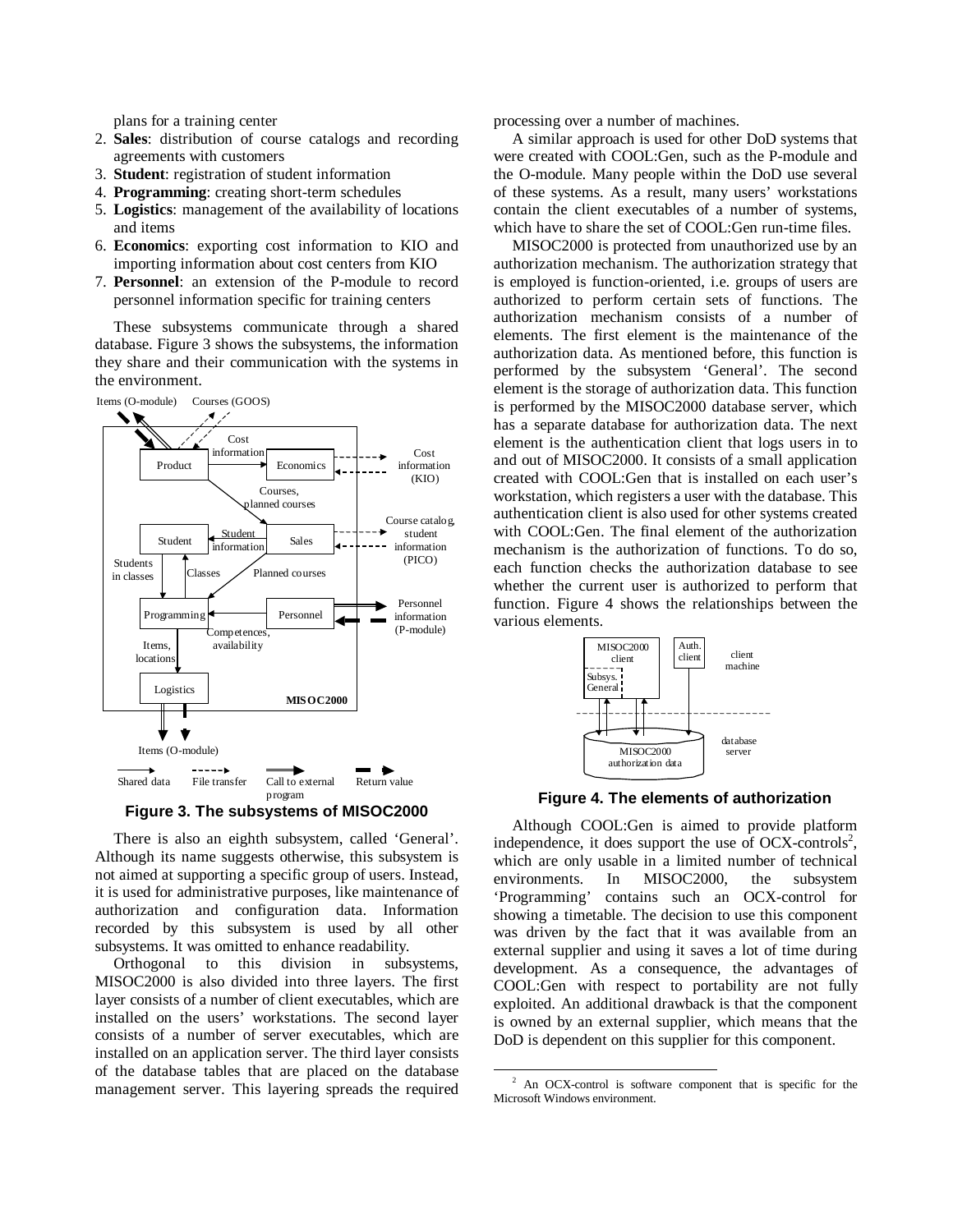# **3. Analysis of flexibility**

In our analysis we focus on the flexibility of MISOC2000. We define flexibility as the ease with which systems can be adapted to changes. These changes are not limited to internal aspects of a system. We found that the environment is an important source of changes as well.

The method we use for our analysis is based on the Software Architecture Analysis Method or SAAM ([7]). This method consists of three major steps:

- 1. Describe the software architecture in sufficient detail
- 2. Develop relevant scenarios
- 3. Evaluate the effect of scenarios

Although the steps are listed here as though they are performed sequentially, they are not. The first two steps, for instance, have to be performed in parallel, for two reasons. First, the description of the software architecture should cover the aspects mentioned in the scenarios. Second, it is very hard to define scenarios when you are not sufficiently familiar with the system and its software architecture. So, the steps are not necessarily performed in the above-mentioned order. Nevertheless, to enhance the comprehensibility of our analysis we present them as discrete, sequential steps.

The first step has already been discussed in detail in section 2. Section 3.1 lists the scenarios we identified and describes their effect on the system. In section 3.2 we introduce the measurement instrument we have developed for expressing the effect of scenarios and apply this instrument to the scenarios of section 3.1. Section 3.3 contains an evaluation of the analysis.

#### **3.1. Scenarios and their effect**

The central steps in the analysis of software architectures for flexibility are capturing potential changes in scenarios and evaluating their effect. The scenarios make flexibility tangible and evaluating their impact demonstrates how well they are supported by the software architecture. It is essential to find those changes that are likely to happen in the life of the system. The scenarios used in this analysis were established through interviews we had with various stakeholders of the system. These interviews revealed that adaptations to the system are not only brought about by changes in the requirements, but also by changes in its environment. So, our list of scenarios contains both types of changes. For each scenario we have indicated its most likely initiator.

The next step was to assess the effect of the scenarios. To this end, we interviewed members of the MISOC2000 development team and stakeholders of some of the other systems. The results are described below.

**Scenario 1**: What happens when a branch of military service replaces Windows NT 4.0 by Windows 2000?

This situation could occur every time a new version of an operating system is released. The situation that one individual service changes its operating system is in fact highly undesirable, because it would require that a number of systems, including MISOC2000, be regenerated and recompiled for this service only. This leads to different versions of the same system, which increases the complexity of configuration management and jeopardizes the interoperability between services. The LAN2000 standard is aimed at avoiding just that. An organizational entity should only change its operating system when the LAN2000 standard is changed. These decisions are made for the entire DoD. As a result, the individual organizational entities have limited control over these decisions and once they have been made they have to follow. So, in this situation flexibility is partly sacrificed for reduced complexity and increased interoperability.

**Scenario 2**: What happens when the DoD changes the operating system in LAN2000 from Windows NT 4.0 to Unix (for both workstations and servers)?

For MISOC2000 this means that it has to be regenerated and compiled for this new platform. On the server side, this should not be a very large problem, because the server applications of MISOC2000 do not use any platform-specific features. The MISOC2000 applications on the client side, however, do use platformspecific features. The subsystem 'Programming' uses an OCX-control, which is not usable in a UNIXenvironment. This means that either the external supplier has to supply a similar component for this platform or that such a component has to be created. Although this probably requires a lot of work, it is the only component of MISOC2000 that is affected.

However, MISOC2000 does not exist in isolation. The other systems in its environment have to be ported to the new platform as well. For some of these systems this may prove very hard, because they have to be reimplemented. In addition to the effort that is needed to adapt the individual systems, effort is also needed for coordinating the various changes. This was already recognized by Brooks back in the 1970s (see [4]). He claims that developing and maintaining a system that is related to other systems, costs three times as much as developing and maintaining an isolated system. Although the factor three may not be entirely correct, developing and adapting integrated systems is inherently more complex. So, even though portability seems to be taken care of for MISOC2000, the dependencies with other systems make that it is very hard to change the technical environment.

**Scenario 3**: What happens when a new version of COOL:Gen is used for MISOC2000?

In section 2.2, we mentioned that each system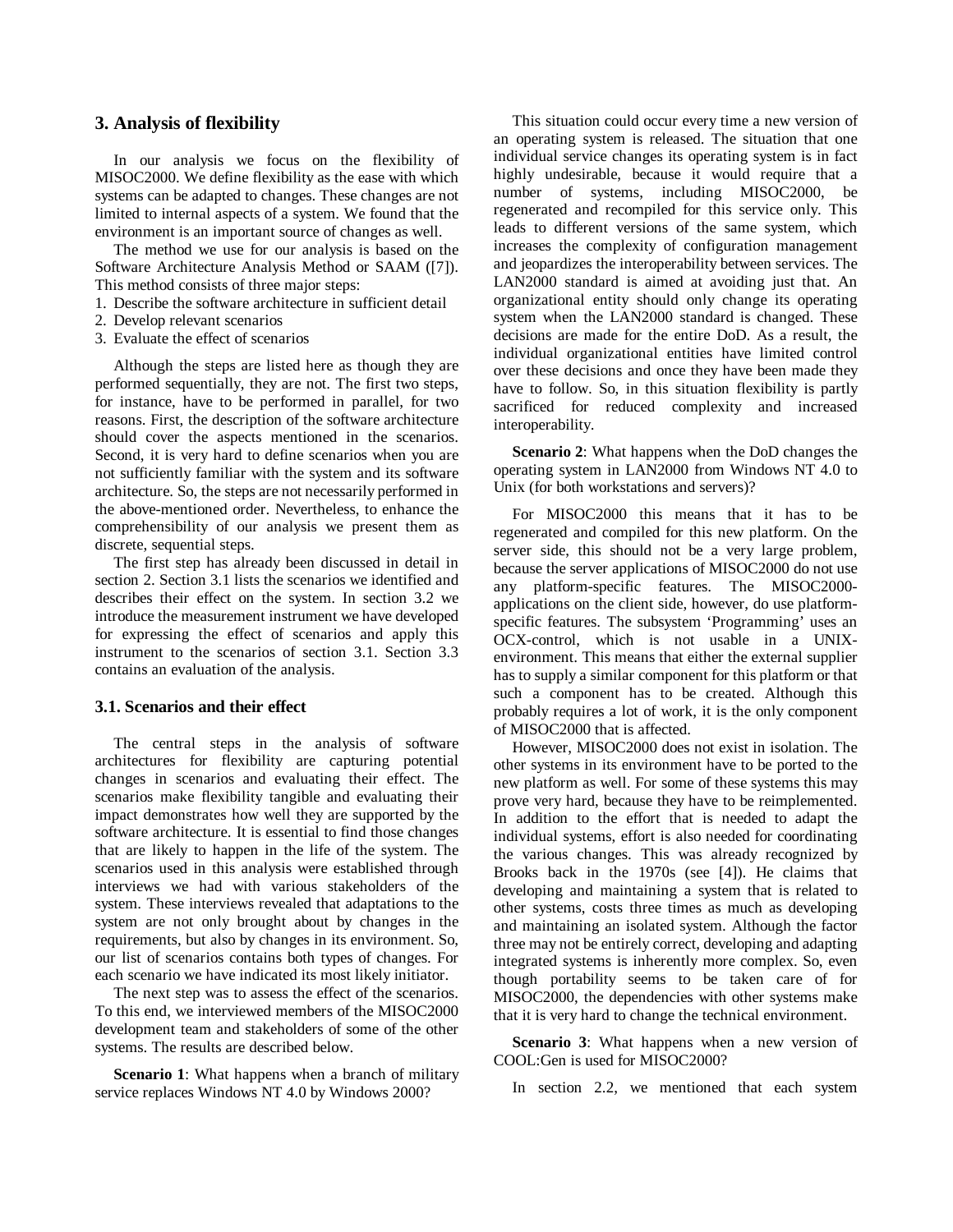developed with COOL:Gen needs a set of run-time files on every machine that contains executables of that system. These run-time files are specific for a version of COOL:Gen. So, when a new version of COOL:Gen is used, these run-time files have to be upgraded as well. However, if the run-time files are upgraded on the workstations of the users of the training centers, the other COOL:Gen created systems on these workstations, the authorization client, the P-module and the O-module, have to be migrated to this new version as well. Otherwise, version conflicts arise. But if these systems were only upgraded at the training centers, they would exist in two versions: one for the training centers and one for the rest of the DoD. We saw earlier that this is regarded undesirable. Therefore, the authorization clients, the P-module and the O-module of every unit of the DoD have to be migrated to this new version of COOL:Gen, including their run-time files. This means that all systems created with COOL:Gen that share a machine with the authorization client, the P-module or the O-module have to be upgraded as well. Eventually, every system that was created with COOL:Gen has to be upgraded. So, when MISOC2000 uses a new version of COOL:Gen, this implies that every system created with COOL:Gen should be regenerated, recompiled, tested and deployed.

**Scenario 4**: What happens when the authorization client is changed?

The authorization client is an independent application created with COOL:Gen that is used to log users in to and out of MISOC2000. When a user logs in to MISOC2000, the authorization client registers this in the authorization database. No direct communication takes place between MISOC2000 and the authorization client: MISOC2000 just queries the database to see which user is logged in. As a result, MISOC2000 is unaffected by changes to the authorization client that do not affect its database.

**Scenario 5**: What happens when the user interface style of the P-module is changed?

As mentioned in section 2.1, the user is confronted with the user interface of the P-module when MISOC2000 needs information from the P-module. So, a change in the style of interaction of the P-module causes inconsistencies in the interaction style of MISOC2000. This matter could be resolved by adapting MISOC2000 to this new style.

This situation actually occurred during the development of MISOC2000. It appeared to be very difficult to adapt the style of all its user interface elements. To explore these difficulties, it is necessary to explain how DTO handles user interface styles. DTO propagates the use of a uniform interface style for all systems, by making available a COOL:Gen template that incorporates this style. Initially, MISOC2000 was also based on this template. The problem that arose was that, once a COOL:Gen project is created, its initial template cannot be changed. This meant that in order to adapt the user interface style of MISOC2000 each of its user interface elements had to be adapted by hand. This was considered not worth the extra effort, so now there is a small variation in the user interface style of the P-module and MISOC2000.

**Scenario 6**: What happens when the external supplier changes the interface style of the timetable component?

This has no impact on MISOC2000 whatsoever, because it is not compulsory to use the new version of the component in MISOC2000. This is the main difference between this timetable component and the P-module in the previous scenario. MISOC2000 is always confronted with the latest version of the P-module.

**Scenario 7**: What happens when PICO is used for transferring course results to the P-module of the organizational unit of a student?

At present, the course results of a student are transferred to his or her organizational unit by hand, where they are entered into the P-module. Because PICO is already used for passing enrollments from a unit to a training center, it could also be used for automatically transferring the results back to the P-module of this unit. In fact, PICO customer and PICO server are already prepared to handle these transfers. Only MISOC2000 has to be adapted so that it can automatically export these results to PICO. In MISOC2000, the link to PICO is centralized in the subsystem 'Student' that also maintains the information concerning results. So, this is the only subsystem that has to be adapted.

**Scenario 8**: What happens when the processes of the training centers are changed?

We mentioned in section 2.2 that the processes of the training centers drove the division of MISOC2000 in subsystems. This division was chosen in such a way that most tasks could be performed using a single subsystem. To preserve this concept after the processes change, it is necessary to modify the division in subsystems. So, this scenario causes changes to the micro architecture.

**Scenario 9**: What happens when a number of services have to cooperate in one training center?

At present, a training center always belongs to just one service. This scenario does not change this situation. The only thing that changes is that instructors and assets of one service are allocated to a training center of another service. This means that they have to be entered in the Pmodule or O-module of this training center as local data. So, MISOC2000 is unaffected by this scenario.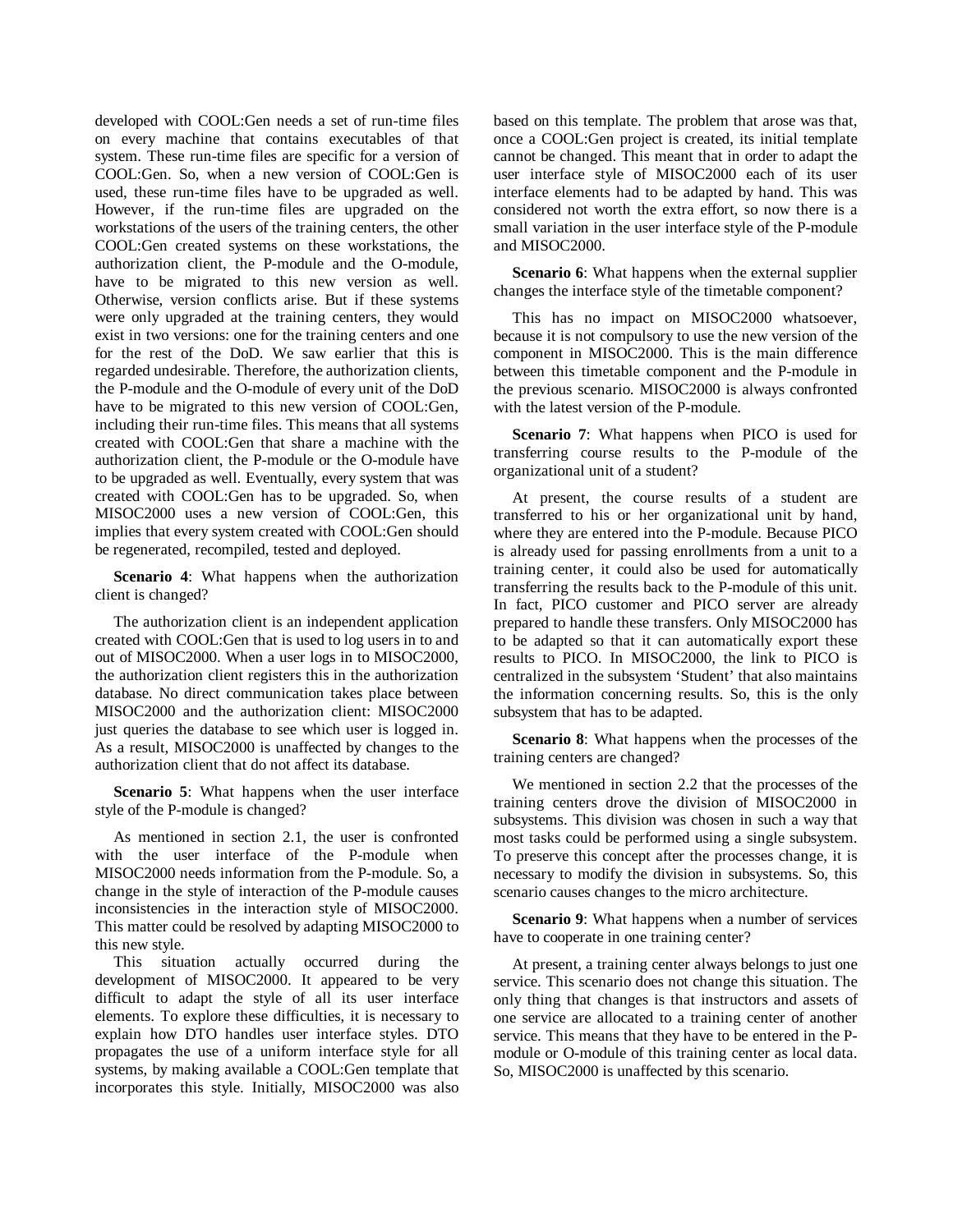# **Table 1. Results of the scenarios**

|            |                                                                                                                                                                           | Macro architecture level |  |  | Micro architecture level |  |  |
|------------|---------------------------------------------------------------------------------------------------------------------------------------------------------------------------|--------------------------|--|--|--------------------------|--|--|
|            | Initiator of scenario   Impact level <sup>3</sup> Multiple owners Version conflict <sup>4</sup>   Impact level <sup>3</sup> Multiple owners Version conflict <sup>4</sup> |                          |  |  |                          |  |  |
| cenario 1  | A service                                                                                                                                                                 |                          |  |  |                          |  |  |
| cenario 2  | DoD                                                                                                                                                                       |                          |  |  |                          |  |  |
| cenario 3  | Training centers                                                                                                                                                          |                          |  |  |                          |  |  |
| cenario 4  | DoD                                                                                                                                                                       |                          |  |  |                          |  |  |
| cenario 5  | Central HR dept.                                                                                                                                                          |                          |  |  |                          |  |  |
| cenario 6  | External supplier                                                                                                                                                         |                          |  |  |                          |  |  |
| cenario 7  | Training centers                                                                                                                                                          |                          |  |  |                          |  |  |
| cenario 8  | Training centers                                                                                                                                                          |                          |  |  |                          |  |  |
| cenario 9  | Training centers                                                                                                                                                          |                          |  |  |                          |  |  |
| cenario 10 | Training centers                                                                                                                                                          |                          |  |  |                          |  |  |

**Scenario 10**: What happens when training centers have to share their assets (locations, vehicles, etc.)?

This scenario is similar to the previous one, except that in this current scenario the training centers lose part of their autonomy. To implement this scenario would require that the instances of MISOC2000 at the various training centers be connected. This would have an enormous impact on the macro architecture of MISOC2000. Alternatively, the matter could be solved outside the system, by agreements between training centers about the use of assets. The DoD has a strong preference for the latter solution.

### **3.2. A measurement instrument for scenarios**

One of the main problems in the software architecture analysis of flexibility is to express the effect of a scenario in a systematic way. SAAM is not very clear at this point. Therefore, we have developed a measurement instrument for doing so, which includes a number of measures that determine the complexity of changes required for a scenario. These measures were identified in consultation with developers.

The first measure affecting the complexity of a scenario is its impact, i.e. the magnitude of the required adaptations. In [8] we used the following four levels to express the impact of a scenario on a system:

- 1. Scenario has no impact
- 2. Scenario affects one component
- 3. Scenario affects several components
- 4. Scenario affects the software architecture

To be able to draw a distinction between the effect of a scenario on a system and the effect on its environment, we will make a distinction between the impact of a

scenario at the macro architecture level and the impact at the micro architecture level. At the macro architecture level the components of level 2 and 3 represent systems and at the micro architecture level they represent components or subsystems. The impact of a scenario on the system itself, MISOC2000 in this case, is expressed only at the micro architecture level, not at the macro architecture level.

The complexity of a scenario is also influenced by the notion of ownership, because a scenario is more complex when multiple stakeholders are involved. Not only because of the additional coordination that is required between these parties, but also because all stakeholders have to be persuaded to implement the necessary changes. Ultimately, this could mean that a scenario is not feasible.

An additional factor influencing the complexity of changes is whether a scenario leads to the presence of different versions of some architectural element. Different versions of an architectural element may introduce a number of difficulties. Eventually, this may result in changes to architectural elements that were initially unaffected by a scenario. We have distinguished four levels of difficulties related to versions:

- 1. No problems with different versions
- 2. The presence of different versions is undesirable, but not prohibitive
- 3. The presence of different versions creates difficulties related to configuration management
- 4. The presence of different versions creates conflicts

So, our instrument includes three measures to express the effect of a scenario. The first measure provides insight into the required changes, the second measure indicates whether coordination between stakeholders is required and the third measure will help us identify any unintentional side effects of scenarios. In Table 1 we use this instrument to rate the effect of scenarios we found.

Table 1 leads us to the following observations. Scenarios 1 and 2 are initiated outside the training centers, but affect the micro architecture of MISOC2000. This means that MISOC2000 has to follow these scenarios,

 $\frac{3}{1}$  = no impact, 2 = one component affected, 3 = several components affected,  $4 =$  architecture affected

 <sup>1 =</sup> no version problems, 2 = presence of multiple versions is undesirable,  $3 =$  presence of multiple versions complicates configuration management,  $4$  = presence of multiple versions creates conflicts